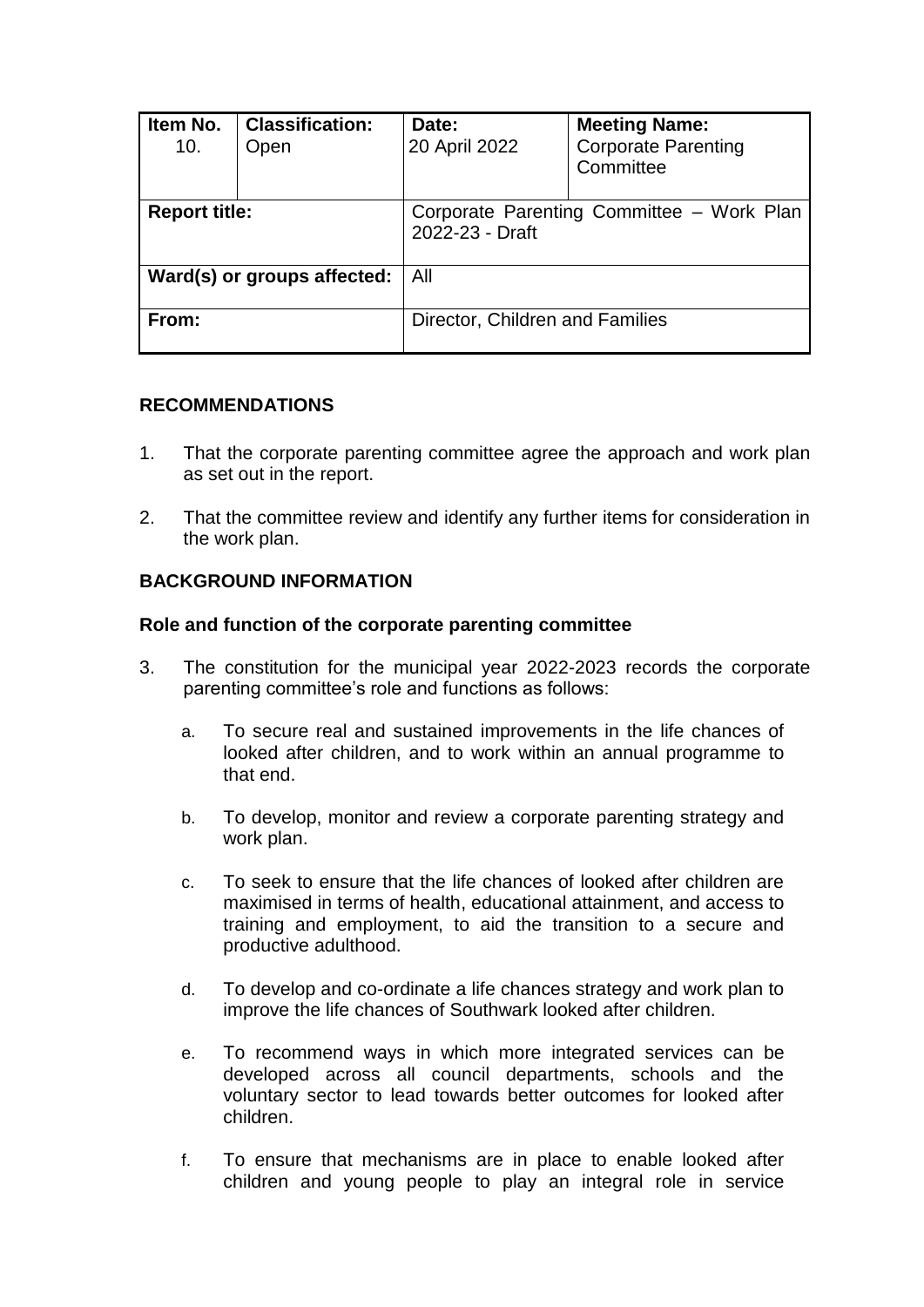planning and design, and that their views are regularly sought and acted upon.

- g. To ensure performance monitoring systems are in place, and regularly review performance data to ensure sustained performance improvements in outcomes for looked after children.
- h. To receive an annual report on the adoption and fostering services to monitor their effectiveness in providing safe and secure care for looked after children.
- i. To report to the council's cabinet on a twice yearly basis.
- j. To make recommendations to the relevant cabinet decision maker where responsibility for that particular function rests with the cabinet.
- k. To report to the scrutiny sub-committee with responsibility for children's services after each meeting.
- l. To appoint non-voting co-opted members.

#### **National and local context for care leavers**

- 4. There is national momentum towards improving outcomes for care leavers. The government introduced 'Keep on Caring' strategy in 2016, increased council statutory duties to care leavers in the Children and Social Work Act in 2017, appointed a national Adviser for Care Leavers who produced a report in 2018, alongside the national launch of the Care Covenant. The council has responded to the various recommendations, for example by prioritising education, employment and training outcomes for care leavers in the Council Plan and developing the care leaver local offer as well as increasing service capacity for the extended personal adviser duties to 25.
- 5. Although much has been done to improve services and outcomes for care leavers, the council has an ambition to go above and beyond, by creating the best Leaving Care Service possible, by co-designing this with young people, learning from other organisations and trialling new ideas to test what works best.
- 6. In 2017 the council and Catch22 received funding from the DfE Social Care Innovation Programme to work in partnership to design and test new ways of working to support care leavers. The Care Leavers Partnership (CLP) works to improve outcomes for young people in Southwark by working across boundaries, reshaping the service delivery model, unlocking capacity in the community, and co-designing solutions. There are a number of strands that the CLP is working on to achieve our goals.

#### **KEY ISSUES FOR CONSIDERATION**

7. The corporate parenting committee review and update the work plan each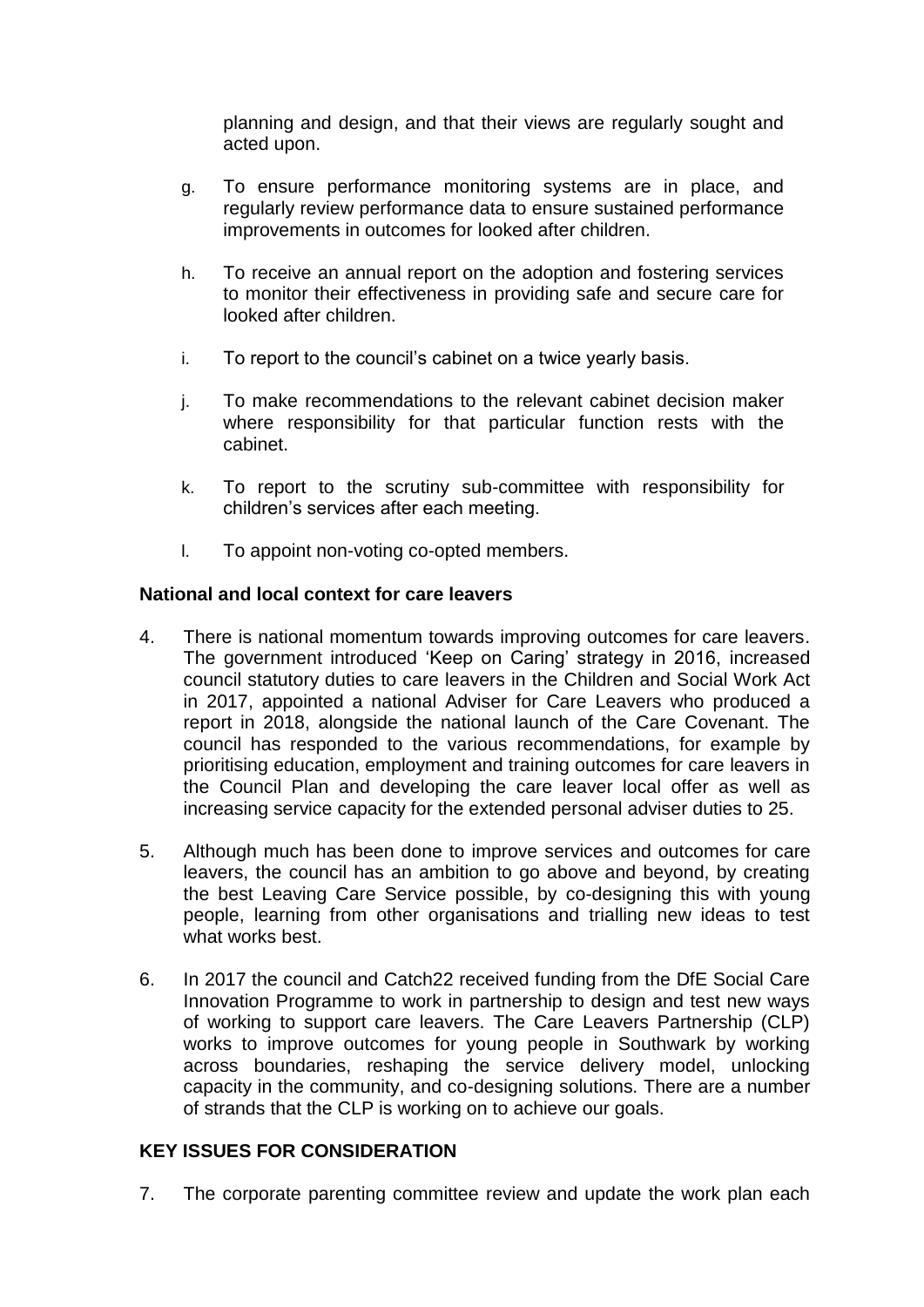meeting. Following the beginning of the municipal year 2019-20, and reflecting on the momentum towards improving outcomes for care leavers, the opportunity has been taken to review how the committee works and present proposals to refresh this in relation to: non-voting co-opted members; committee approach; and work plan and suggested agenda items.

### **Non-voting co-opted members**

- 8. It is recommended that the committee is supported and enhanced by adding a number of non-voting co-opted members. By bringing perspectives, knowledge and experience from young people, practitioners, subject matter experts, council and local community representatives together with elected members, there will be more opportunity to add value to the committee in its work to improve outcomes for children in care and care leavers. This will promote wider ownership of the important work of the service and enhance plans developed to improve its work.
- 9. A **representative of Speakerbox**, Southwark's Children in Care Council, should be formally designated a non-voting co-opted member. This person would help the committee perform its role and function by bringing expertise by experience about how the system of support works around children in care and care leavers (3f above). The committee would recognise the person would preferably be consistent through the year, but may change. The council would support this person in that role, as well as Speakerbox, through its Childrens Rights and Participation function, to enable as far as possible the Speakerbox member to be representative of the voice of children in care and care leavers.
- 10. A **representative from Southwark's frontline workforce**, who works face to face with children in care and care leavers, should be formally designated a non-voting co-opted member. This person would help the committee perform its role and function by giving a sense of the reality of work on the frontline to enable it to better seek to ensure that the life chances of looked after children are maximised (3c above). This committee member would be supported by the Children and Families Principal Social Worker to enable them to be a representative voice for those that work everyday with children in care and care leavers.
- 11. A **subject matter expert** who has undertaken extensive research and/or improvement work in the area of children in care and care leavers, should be formally designated a non-voting co-opted member. This person would help the committee perform its role and function by adding knowledge and experience that is outside the day to day ambit of those working within the Southwark system to help the council better secure real and sustained improvements in the life chances of looked after children (3a above). The committee member would be supported by the Quality Assurance Unit to ensure they provide a valuable and relevant contribution to every committee.
- 12. A **critical friend** from an area of the council outside children and adults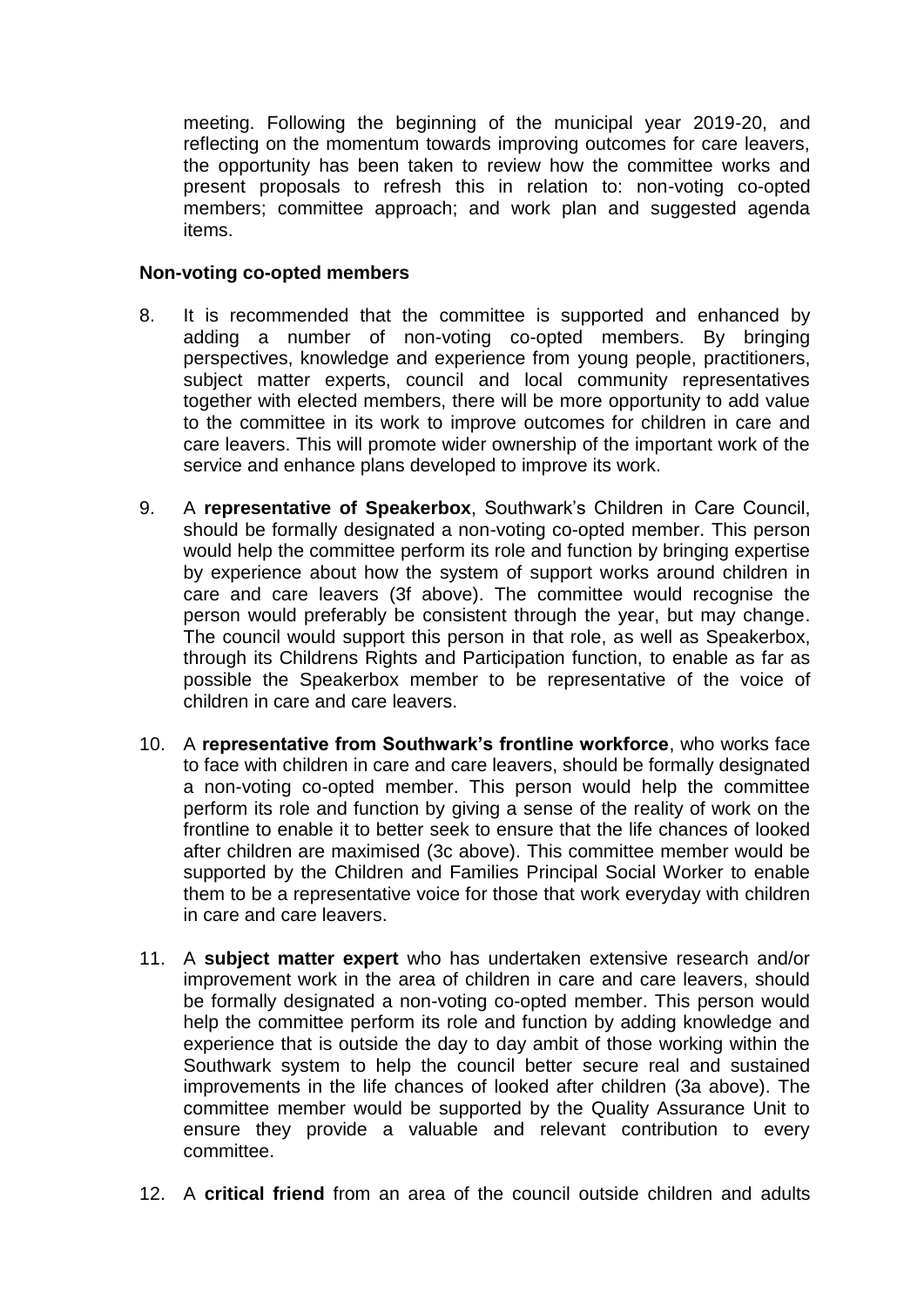service, should be formally designated a non-voting co-opted member. This person would help the committee perform its role and function by adding knowledge and experience of the council outside social care and education areas to aid the development of a cross council approach to corporate parenting (3e above). The committee member would be supported by the quality assurance unit to ensure they provide a valuable and relevant contribution to every committee.

13. A **critical friend** from the local community, should be formally designated a non-voting co-opted member. This person would help the committee perform its role and function by adding knowledge and experience of the community and its assets and to aid the development of a wider community ownership of outcomes for children in care and care leavers. (3e above). The committee member would be supported by the Quality Assurance Unit to ensure they provide a valuable and relevant contribution to every committee.

# **Corporate Parenting Committee approach**

- 14. The traditional way of managing the committee has been for officers to prepare reports and then members to scrutinise this at committee meetings. It is proposed that the agenda is split into two halves: children in care and care leavers. The children in care section would continue in a more traditional way as described.
- 15. The care leaver section could be managed differently with a thematic approach where officers responsible for those areas would attend. A presentation would be made about the area, and then a workshop approach would be taken whereby committee members would be invited to question and discuss, with an aim of developing recommendations for improvement. The workshops will produce targeted actions that thematic groups can take away to put into practice to make lasting change for care leavers.
- 16. The suggested main themes would be housing; education, employment and training; health and wellbeing. Others could be developed depending on the areas that might be considered important at the beginning of the year "kick off" meeting (see 17 below), and capacity of the committee. It would be expected that those attending for the themed areas would be at Director level within the council, and at a most senior level from other organisations.
- 17. The municipal year would start with a 'kick-off' meeting. This will present performance data about the outcomes for care leavers and plans for improvement. This will help the committee look at what is happening in Southwark, in comparison to neighbours and nationally. Quality and performance analysts could be available at the meeting to respond to detailed questions to deepen understanding. The whole approach would help the committee develop its plan for the year with areas of focus for the year ahead as well as being a place to question the whole approach to improvement.
- 18. The committee may develop, as part of its agenda, engagement with some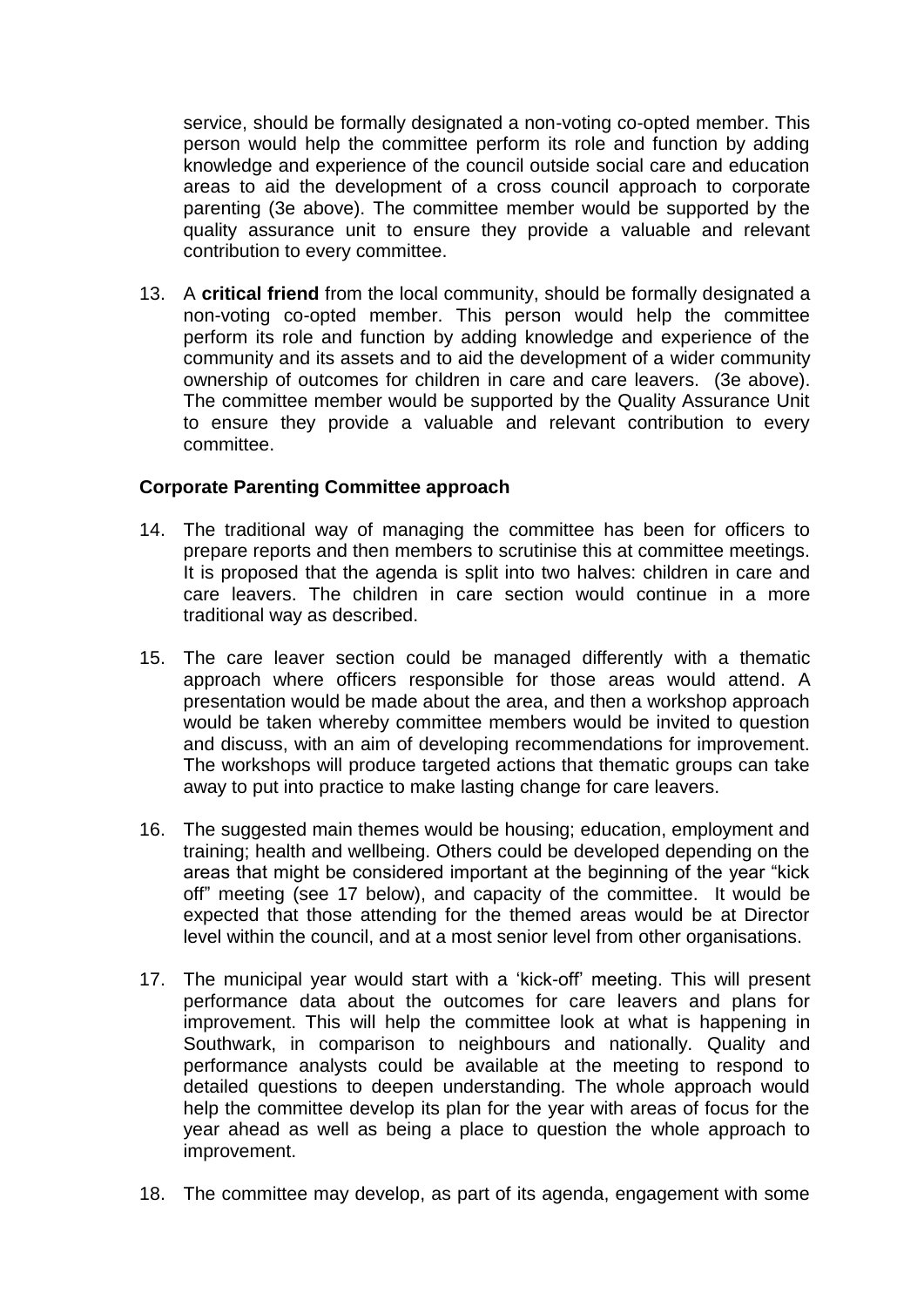areas between committee meetings. For example historically the committee has sometimes taken the opportunity to meet with SpeakerBox during some school holidays at focused events. These engagement opportunities could still be planned as an important aspect of the work of the committee that builds there knowledge and understanding, and thus the committee's capacity to deliver its role and function

# **Corporate Parenting Committee work plan – draft outline**

## 19. **6 July 2022**

*Children in care*

- Adoption report
- Virtual Head Teacher Annual Report 2020 2021
- Sufficiency Strategy

#### *Care Leavers*

Workshop theme: To be agreed.

# **2 November 2022**

#### *Children in care*

- Independent Review Officers (IRO) Annual Report
- Sufficiency strategy update
- Annual Fostering report 2019-20.

#### *Care Leavers*

Workshop theme – To be agreed.

### **1 March 2023**

*Children in care*

Annual health report for looked after children

#### *Care Leavers*

Workshop theme – To be agreed

# **19 April 2023**

*Children in care*

*Care Leavers*

Workshop theme – To be agreed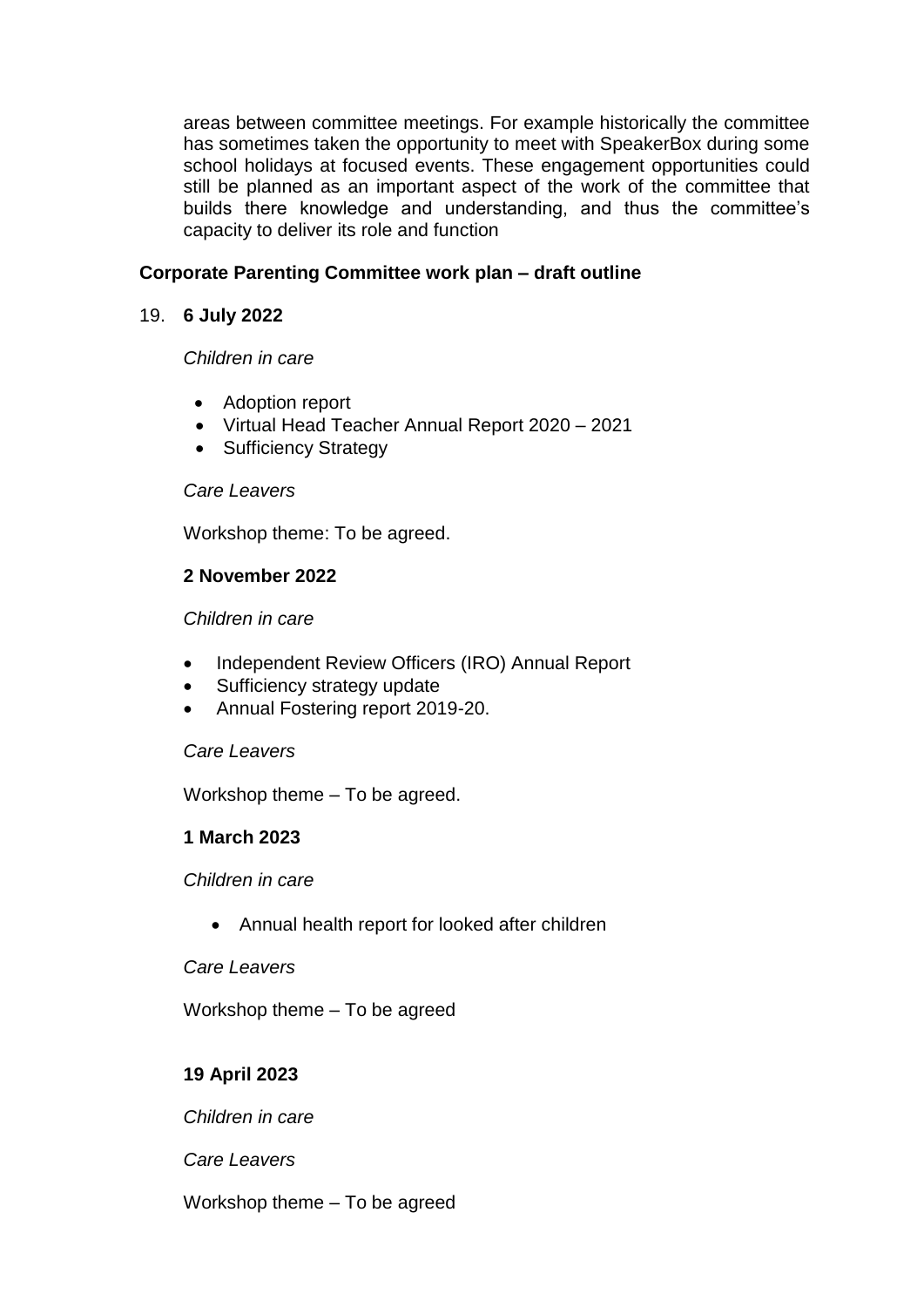# **SpeakerBox**

20. SpeakerBox, established in 2005, ensures that the views of looked after children and care leavers are used to influence decision making that affects their care and support particularly service planning and design. Representing children and young people between 8 and 24 years the group also provides a peer to peer networking support system for looked after children. The programme is operated independently and run by the young people themselves, although it is supported by the council's Children Services and councillors.

### **Community, equalities (including socio-economic) and health impacts**

#### **Community impact statement**

5. The work of the corporate parenting committee contributes to community cohesion and stability.

### **Equalities (including socio-economic) impact and health impact statement**

6. Relevant issues will be addressed in the reports submitted to the corporate parenting committee.

#### **Climate change implications**

7. The work plan process for the committee has no direct implications.

#### **Resource implications**

8. There are no specific implications arising from this report.

### **BACKGROUND DOCUMENTS**

| <b>Background Papers</b>                                                                 | <b>Held At</b>                      | <b>Contact</b>                      |  |  |  |
|------------------------------------------------------------------------------------------|-------------------------------------|-------------------------------------|--|--|--|
| Minutes of meetings of Corporate Constitutional Team<br><b>Parenting Committee</b>       | 160 Tooley Street<br>London SE1 2QH | Paula.thornton@s<br>outhwark.gov.uk |  |  |  |
| <b>Web link:</b><br>http://moderngov.southwark.gov.uk/ieListMeetings.aspx?Cld=129&Year=0 |                                     |                                     |  |  |  |